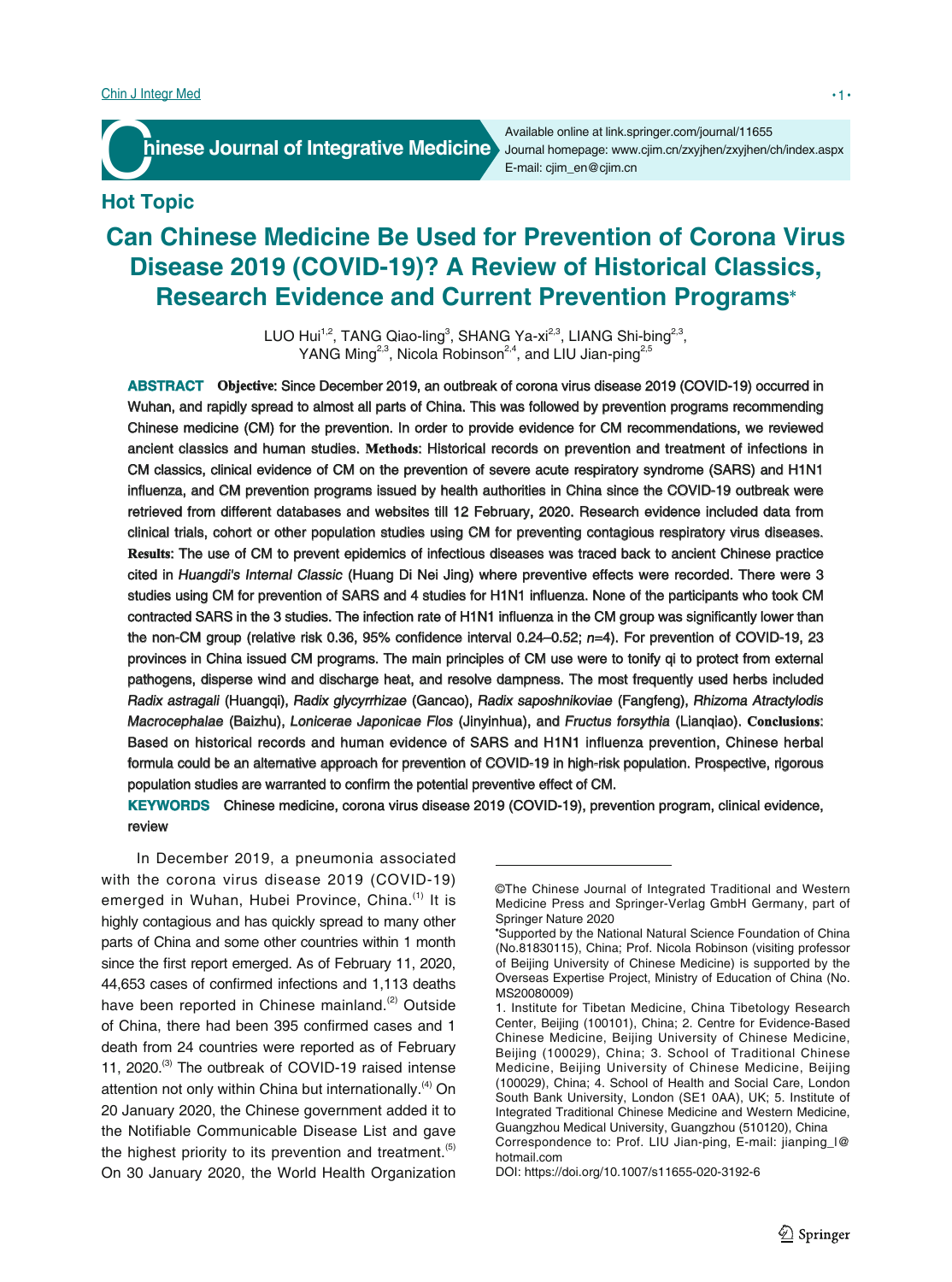(WHO) declared a public health emergency of international concern for China's COVID-19.

Although the WHO said: "To date, there is no specific medicine recommended to prevent or treat the novel coronavirus", $^{(6)}$  in China, historically, when the outbreak started, Chinese medicine (CM) approaches including oral administration of preventive herbal formulae, wearing CM sachets, indoor herbal medicine fumigation, etc. were recommended for prevention and treatment.<sup> $(7,8)$ </sup> For example, in 2003, CM approaches were used to prevent and treat severe acute respiratory syndrome  $(SARS)$ ,<sup>(9,10)</sup> which was the most serious infectious disease outbreak in China prior to the COVID-19. In 2009, during the pandemic of H1N1 influenza around the world, the National Administration of Traditional Chinese Medicine of China issued a CM prevention program, which included 4 Chinese herbal medicine (CHM) formulae for adults of different CM body constitutions and one for children.<sup>(11)</sup> The current outbreak of COVID-19 resulted in many provinces in China issuing CM prevention and control programs, among which the prevention programs are mainly oral CHM formulae. This study has reviewed the historical and human research evidence on CM in preventing and control of infections in order to provide guidance for the prevention of COVID-19.

# **METHODS**

## **Data Sources**

Three types of data were searched, including historical classics records, human research evidence and current prevention programs. (Ⅰ) Historical classics records: records on the prevention of epidemic diseases in ancient CM books were searched, including history, treatment principles, medicines and application of CM to prevent epidemic disease. (Ⅱ) Human research studies: studies to evaluate the preventive effects of CM on contagious respiratory virus diseases were included. The inclusion criteria were as follows. (1) Study design: clinical trials, cohort studies, and other population studies without control. (2) Population: high-risk populations exposed to SARS or H1N1 influenza. (3) Intervention: oral CHM formulae, including decoction, granules, or patent medicine. (4) Control: placebo, blank or without control group. (5) Outcome: infection rate defined as laboratory-confirmed incidence of disease. (Ⅲ) Current prevention programs: CM prevention programs for COVID-19 issued by the state or provincial health authorities in China. Considering that some provinces had regularly updated the programs according to the local prevalence and clinical practice, the most recent versions of the programs were included for analyses in this study.

#### **Literature Search**

Retrieval strategy differed among the above three types of data. The first type of data was based on mainly manual retrieval of ancient books of CM on epidemic diseases, supplemented by electronic database retrieval. The list of literature retrieved was determined by discussion among all authors. Secondly, 6 databases were searched including PubMed, Google Scholar, the Cochrane Library, China National Knowledge Infrastructure (CNKI), Wanfang Data, and CQVIP database, with the key words of "severe acute respiratory syndrome" (or "SARS"), "influenza", "H1N1", "prevent\*" and "Chinese medicine" (pinyin: zhongyi or zhongyao). Thirdly, government websites or official media websites were searched for prevention programs on COVID-19. Two authors (Luo H and Tang QL) conducted the literature search independently. The search date was up to February 10, 2020.

# **Data Extraction and Analysis**

The following data were extracted and analyzed: source of evidence, time of publication or release, author, setting, basis for formulation of CM prevention strategy, composition of CM prescription, target disease, course of prevention, effect, and adverse reaction. The data was qualitatively described and presented, and if possible, quantitative or descriptive statistics were conducted. When the data were available for pooling, meta-analysis would be conducted by RevMan 5.3 software (https:// community.cochrane.org/help/tools-and-software/ revman-5/revman-5-download).

## **RESULTS**

# **CHM Formula for Preventing "Pestilence" in Ancient CM Classics**

The theory of prevention and treatment of "pestilence" (refers to fatal epidemic disease, pinyin: wenyi) in CM originated from Huangdi's Internal Classic (Huang Di Nei Jing), which was written about 2000 years ago. $(12)$  It suggested two aspects which should be employed to prevent the spread of epidemics. One was to maintain and improve the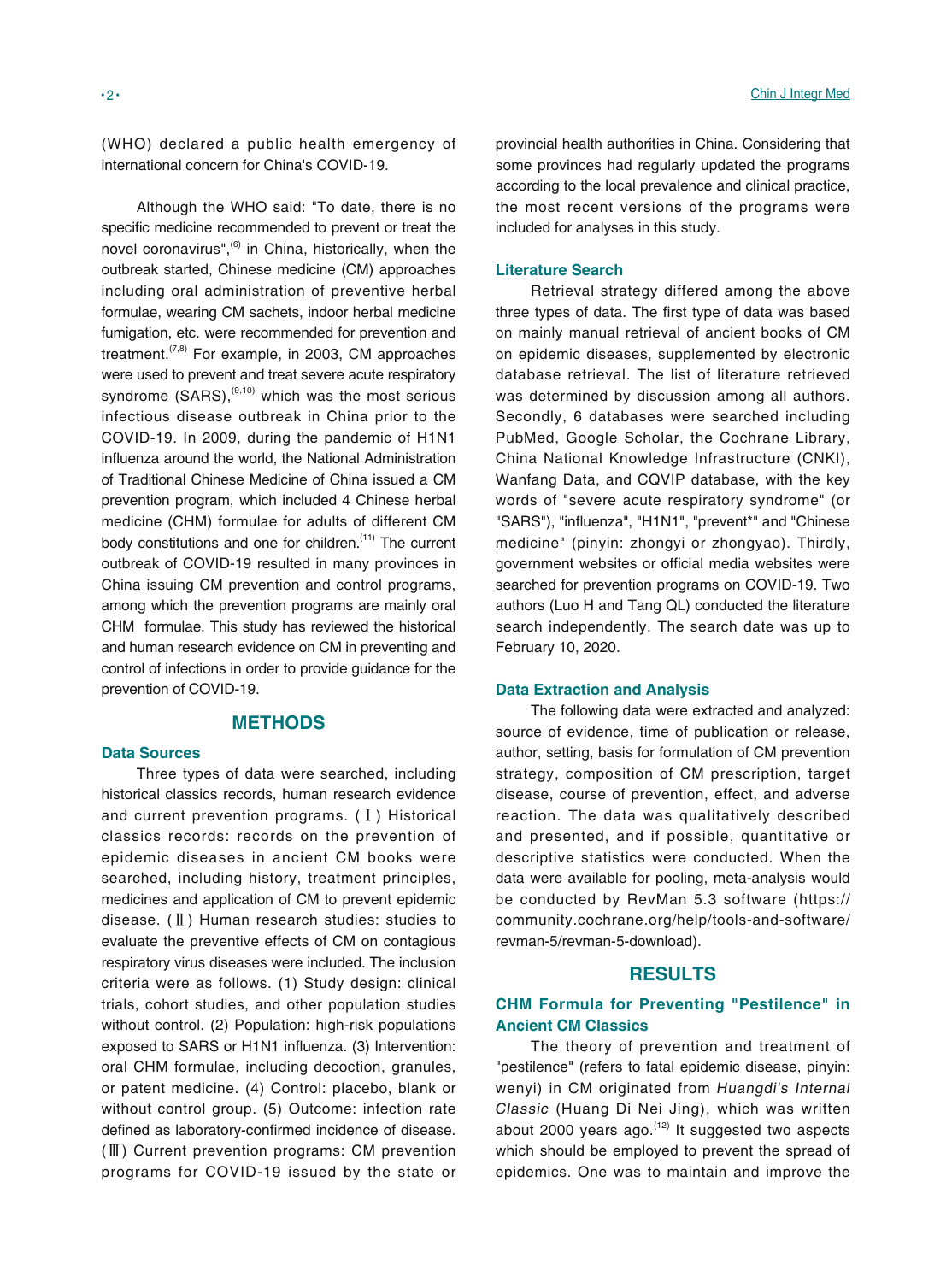#### Chin J Integr Med • 3 •

healthy qi in the body by taking preventive medicine [Xiaojin Dan (小金丹) in Huangdi's Internal Classic, the first recommended formula of CM to prevent pestilence], healthy diet care, exercise and so on, so as to resist the invasion of external pathogen, and the other was to avoid the source of infection. $(13)$  These two principles of epidemic disease prevention have been followed by CM practitioners till now. (12,14)

Since Huangdi's Internal Classic, a large number of formulae for preventing epidemic diseases have been recorded in other ancient CM classics, such as, the Handbook of Prescriptions for Emergencies (Zhou Hou Bei Ji Fang), Essential Prescriptions Worth a Thousand Gold for Emergencies (Bei Ji Qian Jin Yao Fang), Medical Secrets of an Official (Wai Tai Mi Yao), Compendium of Materia Medica (Ben Cao Gang Mu), etc.<sup>(15)</sup> The famous doctor SUN Si-miao (541–682 AD) expounded the basis of medicines to prevent "pestilence" in his book Essential Prescriptions Worth a Thousand Gold for Emergencies: "pestilence comes from nature, so to prevent it, we need to find medicinal herbs that also come from nature. People would not be infected if they know and take preventive medicine."<sup>(16)</sup> A literature study compared the characteristics of medicinal formulae for preventing pestilence in different periods of ancient China, found that during the Jin and Tang Dynasties (3rd–10th century AD), medicinal formulae were mainly used to eliminate the pathogenic factors, while Ming and Qing dynasties (14–20th century AD) focused on fortifying Spleen (Pi), resolving dampness, clearing heat, and detoxifying.(17)

Although many formulae for pestilence prevention were recorded in ancient CM books, the case description of prevention was relatively rare. Through limited literature searches, we found an interesting case report: SU Shi (1037-1101 AD), a famous poet in the Northern Song Dynasty, accidentally found a formula for preventing pestilence named Sheng San Zi (圣散子), a powder consisting of 22 herbs.<sup>(18)</sup> Later, when he was demoted to Huangzhou, Hubei Province, the pestilence had been outbreak for several years. He disclosed the prescription to the local people. After taking this formula, the number of patients with the disease was significantly reduced, and many lives were saved. This story was recorded by SU Shi himself, when he wrote a preface to his doctor friend PANG An-shi's

book General Treatise on Febrile Diseases (Shang Han Zong Bing Lun).<sup>(18)</sup>

#### **Evidence of CHM Formula for Preventing SARS**

Three studies were identified including 1 controlled study<sup>(19)</sup> and 2 single cohort studies<sup>(20,21)</sup> conducted during the epidemic of SARS.

Lau, et  $al^{(19)}$  designed a controlled study to evaluate a herbal formula for prevention of SARS (no herbal intervention in the control group) and conducted it in Hong Kong SAR, China. The sample size was 16,437 (1,063 in the herbal group and 15,374 in the non-herbal group), and all participants were hospital care workers including doctors, nurses, and other staff. The result showed that none of the participants who took modified formula of Yupingfeng Powder ( $\pm$ 屏风散) plus Sangju Decoction (桑菊饮) contracted SARS, while 64 out of 15,347 (0.4%) in the non-herbal group were infected with SARS (P=0.035). Nineteen cases (1.8%) appeared minor adverse effects after 14 days taking herbal medicine, including diarrhea, sore throat, dizziness, and nausea.

Both single cohort studies were conducted in Beijing, China with sample sizes of  $3,561^{(21)}$  and 163, respectively. All participants were medical staff from two hospitals, where SARS patients were recruited and treated during the study period. Among them, Xu, et al's study<sup>(20)</sup> only included first-line medical staff in treating SARS. The courses of taking herbal formulae for prevention were 6 days<sup>(20)</sup> and 12–25 days,<sup>(21)</sup> respectively. The formulae used in these studies were both classical formula Yupingfeng Powder plus some heat-clearing and detoxifying herbs. The results showed that none of the participants who took the preventive herbal medicine had contracted SARS in the two studies. Information on the safety of the herbal medicines was not reported.

The details of the preventive herbal formulae of the three studies are presented in Table 1.

# **Evidence of CHM Formula for Preventing H1N1 Infl uenza**

Four studies were identified, including  $3^{(22-24)}$ randomized controlled trials (RCTs) and  $1^{(25)}$  nonrandomized controlled clinical study. All the studies were conducted during the prevalence of H1N1 influenza in Chinese mainland and published in Chinese. In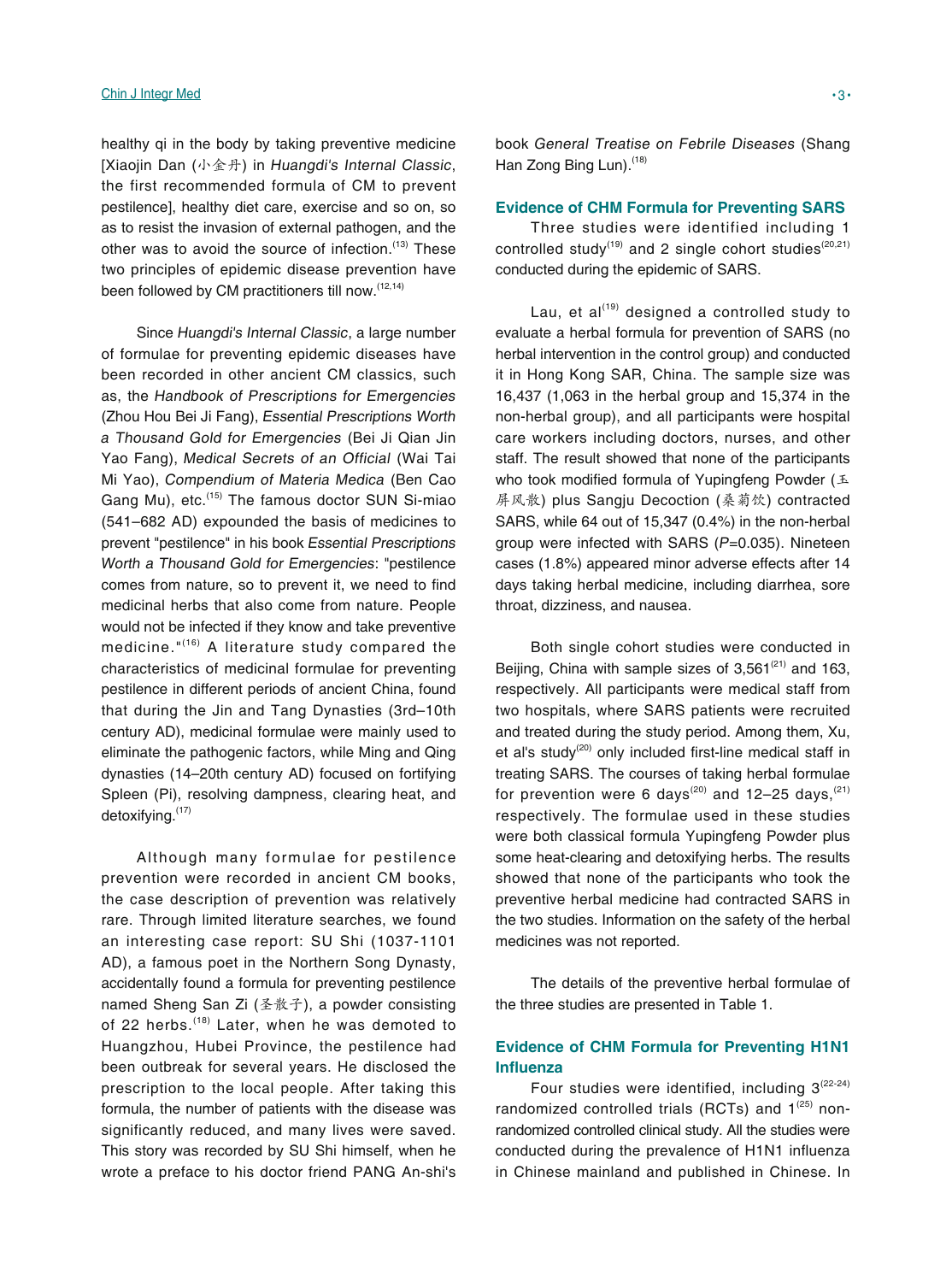| Study                        | Latin name                            | Pinyin      | Chinese<br>name |
|------------------------------|---------------------------------------|-------------|-----------------|
| Lau JT 2005 <sup>(19)</sup>  | Folium mori                           | Sangye      | 桑叶              |
|                              | Flos chrysanthemi                     | Juhua       | 菊花              |
|                              | Semen armeniacae<br>amarum            | Xingren     | 杏仁              |
|                              | Fructus forsythia                     | Liangiao    | 连翘              |
|                              | Herba menthae                         | <b>Bohe</b> | 薄荷              |
|                              | Radix platycodonis                    | Jiegeng     | 桔梗              |
|                              | Radix glycyrrhizae                    | Gancao      | 甘草              |
|                              | Rhizoma phragmitis                    | Lugen       | 芦根              |
|                              | Radix astragali                       | Huangqi     | 黄芪              |
|                              | Radix saposhnikoviae                  | Fangfeng    | 防风              |
|                              | Folium isatidis                       | Banlangen   | 板蓝根             |
|                              | Radix scutellariae                    | Huangqin    | 黄芩              |
| Xu JY 2006 <sup>(20)</sup>   | Lonicerae Japonicae Flos              | Jinyinhua   | 全银花             |
|                              | Radix astragali                       | Huangqi     | 黄芪              |
|                              | Rhizoma Atractylodis<br>Macrocephalae | Baizhu      | 白术              |
|                              | Radix saposhnikoviae                  | Fangfeng    | 防风              |
|                              | Glehniae Radix                        | Shashen     | 沙参              |
|                              | Crystal sugar                         | Bingtang    | 冰糖              |
| Zhang L 2005 <sup>(21)</sup> | Radix astragali                       | Huangqi     | 黄芪              |
|                              | Rhizoma Atractylodis<br>Macrocephalae | Baizhu      | 白术              |
|                              | Radix saposhnikoviae                  | Fangfeng    | 防风              |
|                              | Cyrtomium fortune J. Sm.              | Guanzhong   | 贯众              |
|                              | Isatidis Folium                       | Dagingye    | 大青叶             |
|                              | Radix Scutellariae                    | Huanggin    | 黄芩              |
|                              | Talcum                                | Huashi      | 滑石              |
|                              | Radix glycyrrhizae                    | Gancao      | 甘草              |

#### **Table 1. Ingredients of Herbal Formulae for Preventing SARS**

these studies, participants were exposed to high-risk environments, such as hospitals and schools where H1N1 influenza occurred. The total sample size was 25,636 with the largest one of  $25,329$ .<sup> $(25)$ </sup> The tested herbal interventions included self-made herbal formulae and Chinese patent medicines [Qingjie Fanggan Granule (清解防感颗粒), Kangbingdu Oral Liquid (抗病毒口服液); Ganmao Qingre Granule (感冒清热胶囊)]; while in the control group, 1 study used placebo and 3 used blank control. The course of herbal formulae ranged from 3 to 7 days, while the follow-up ranged from 5 to 30 days. The outcome measure was infection rate of H1N1 influenza tested by laboratory serological diagnosis. One study reported that no adverse events occurred, $(22)$  while the others did not report. The details of the characteristics of included trials are presented in Table 2.

The data on infection rate of H1N1 influenza from 4 studies were pooled in meta-analysis. The results showed that the infection rate in the herbal formulae group was significantly lower than that in the control group [relative risk (RR) 0.36, 95% confidence Interval (CI) 0.24–0.52, P<0.01]. A sensitivity analysis was conducted to exclude non-RCT and the results showed similar effect (RR 0.36, 95% CI 0.21–0.62, P<0.01, Figure 1).

# **Summary of Officially Issued CM Prevention Recommendations for COVID-19**

Up to February 12, 2020, the National Health Commission of China has issued 5 versions of diagnosis and treatment programs for COVID-19, but none have included any content on CM prevention and control, but on treatment since the 3rd versions.<sup>(26)</sup>

| Study                    | Design<br>type | Population                                                                              | Average age<br>(Year)                  | Sample size<br>(Case, P/C) | Herbal<br>intervention                              | Control      | Course<br>(d) | Follow<br>up(d) | Outcome                          |
|--------------------------|----------------|-----------------------------------------------------------------------------------------|----------------------------------------|----------------------------|-----------------------------------------------------|--------------|---------------|-----------------|----------------------------------|
| Song YP<br>$2019^{(22)}$ | <b>RCT</b>     | Population in close<br>contact with H1N1<br>influenza patients;<br>high-risk population | $P: 25.6 \pm 14.2$<br>$C: 27.1 + 14.5$ | 200 (100/100)              | Qingjie Fanggan<br>Granule                          | Placebo      | 3             | 30              | Infection rate:<br>adverse event |
| Liu L<br>$2013^{(23)}$   | <b>RCT</b>     | Medical staff                                                                           | $P: 30.5 \pm 5.3$<br>$C: 31.4 + 4.7$   | 3(28/25)                   | Decoction of self-<br>made formula <sup>*1</sup>    | <b>Blank</b> |               | 10              | Infection rate                   |
| Xia BL<br>$2010^{(24)}$  | <b>RCT</b>     | Population in close<br>contact with H1N1<br>influenza patients                          | 23.5 (18-26)                           | 54 (27/27)                 | Kangbingdu Oral<br>Liquid; Ganmao<br>Qingre Granule | <b>Blank</b> | 3             | 14              | Infection rate                   |
| Liu BL<br>$2010^{(25)}$  | <b>CCT</b>     | Student                                                                                 | Not report                             | 25329 (23947/1382)         | Decoction of self-<br>made formula <sup>®</sup>     | <b>Blank</b> | 5             | 5               | Infection rate                   |

Table 2. Characteristics of Included Trials of Herbal Formulae for H1N1 Influenza

Notes: RCT: randomized controlled trial; CCT: controlled clinical trial; C: control group; P: prevention group. Ingredients of formulae: \*1 Arnebiae Radix (Zicao), Herba Menthae (Bohe), and Radix Glycyrrhizae (Gancao). \*2 Cyrtomium Fortune J. Sm (Guanzhong), Lonicerae Japonicae Flos (Jinyinhua), Fructus Forsythiae (Lianqiao), Folium Isatidis (Banlangen), Fructus Arctii (Niubangzi), Herba Agastaches (Huoxiang), Lophatheri Herba (Zhuye), Radix Glycyrrhizae (Gancao), and Isatidis Folium (Daqingye).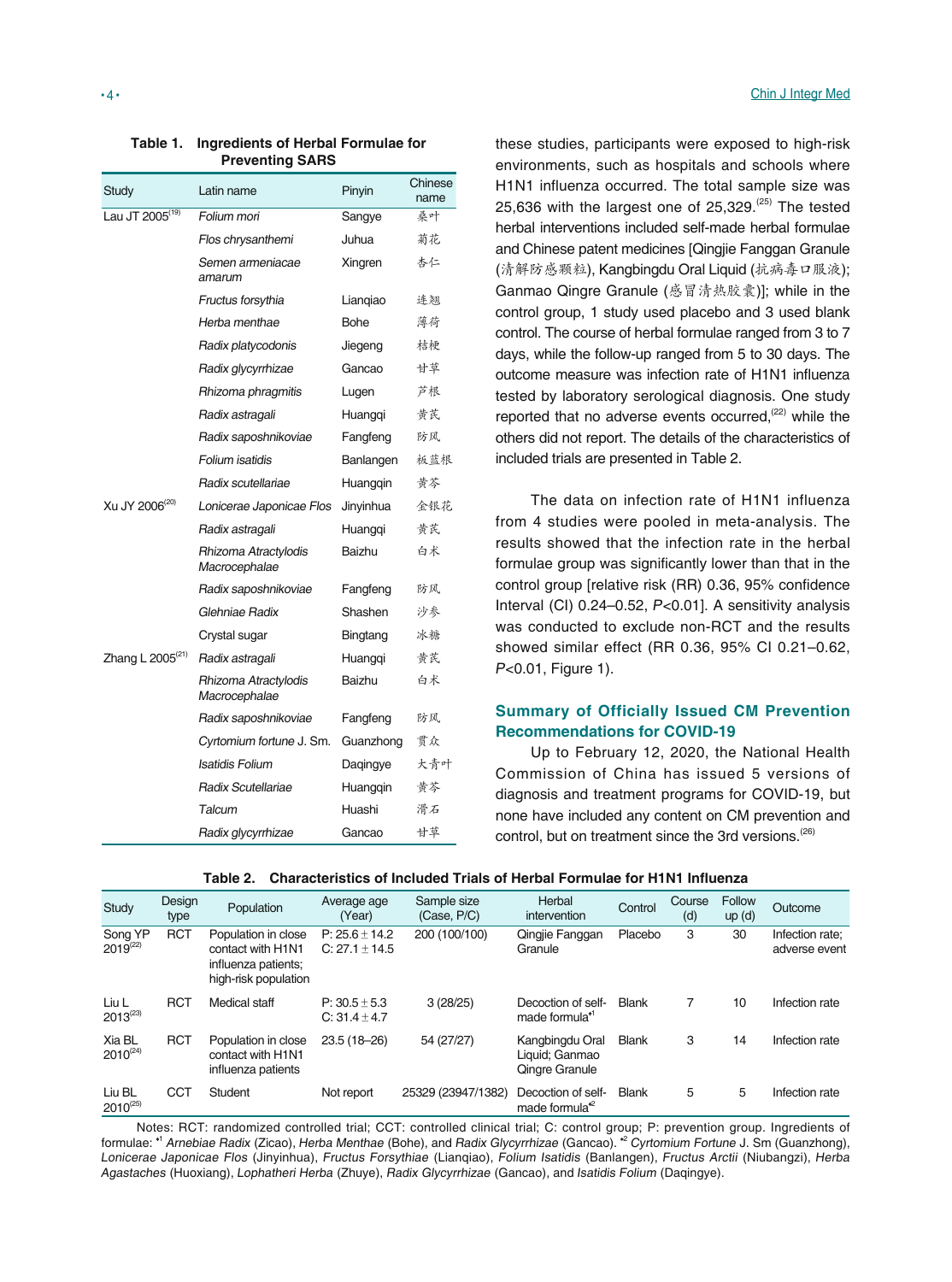|                                                                 | Herbal formulae |        | Placebo/blank |       |        | <b>Risk Ratio</b>   |                    | <b>Risk Ratio</b>  |  |
|-----------------------------------------------------------------|-----------------|--------|---------------|-------|--------|---------------------|--------------------|--------------------|--|
| Study or subgroup                                               | Events          | Total  | Events        | Total | Weight | M-H, Fixed, 95% CI  |                    | M-H, Fixed, 95% CI |  |
| Herbal formulae vs. placebo/blank (RCT)                         |                 |        |               |       |        |                     |                    |                    |  |
| Liu L 2013                                                      | 2               | 28     | 8             | 25    | 20.4%  | $0.22$ [0.05, 0.95] |                    |                    |  |
| Song YP 2019                                                    | 9               | 100    | 23            | 100   | 55.5%  | $0.39$ [0.19, 0.80] |                    |                    |  |
| Xia BL 2010                                                     | 4               | 27     | 10            | 27    | 24.1%  | $0.40$ [0.14, 1.12] |                    |                    |  |
| Subtotal (95% CI)                                               |                 | 155    |               | 152   | 100.0% | $0.35$ [0.21, 0.62] |                    |                    |  |
| Total events                                                    | 15              |        | 41            |       |        |                     |                    |                    |  |
| Heterogeneity: Chi <sup>2</sup> =0.51, df=2 (P=0.78); $l^2$ =0% |                 |        |               |       |        |                     |                    |                    |  |
| Test for overall effect $Z=3.69$ (P=0.0002)                     |                 |        |               |       |        |                     |                    |                    |  |
|                                                                 |                 |        |               |       |        |                     |                    |                    |  |
| Herbal formulae vs. placebo/blank (RCT and CCT)                 |                 |        |               |       |        |                     |                    |                    |  |
| Liu BL 2010                                                     | 104             | 23,947 | 17            | 1,382 | 43.7%  | $0.35$ [0.21, 0.59] |                    |                    |  |
| Liu L 2013                                                      | 2               | 28     | 8             | 25    | 11.5%  | $0.22$ [0.05, 0.95] |                    |                    |  |
| Song YP 2019                                                    | 9               | 100    | 23            | 100   | 31.3%  | $0.39$ [0.19, 0.80] |                    |                    |  |
| Xia BL 2010                                                     | 4               | 27     | 10            | 27    | 13.6%  | $0.40$ [0.14, 1.12] |                    |                    |  |
| Subtotal (95% CI)                                               |                 | 24,102 |               | 1,534 | 100.0% | $0.36$ [0.24, 0.52] |                    |                    |  |
| Total events                                                    | 119             |        | 58            |       |        |                     |                    |                    |  |
| Heterogeneity: Chi <sup>2</sup> =0.51, df=3 (P=0.92); $l^2$ =0% |                 |        |               | 0.01  | 0.1    | 10                  | 100                |                    |  |
| Test for overall effect $Z=5.33$ (P<0.00001)                    |                 |        |               |       |        |                     | Favours prevention | Favours control    |  |

### **Figure 1. Meta-Analysis of Comparison between Chinese Medicine Prevention and Control (Blank or Placebo) on Infection Rate of H1N1 Influenza**

Of the 31 provinces (including autonomous regions, and municipalities) in Chinese mainland, health authorities in 23 provinces had officially issued programs recommending herbal formulae to preventing COVID-19. These 23 provinces cover 7 regions of mainland: Northeast, North, Central (including Wuhan, Hubei Province, the original outbreak of COVID-19), South, East, Northwest, and Southwest China. All programs were formulated by clinical experts organized by local health authorities according to local geographic and climate characteristics and COVID-19 prevalent conditions. The earliest program recommending CM for prevention was issued by Sichuan Province on January 21, 2019. Ten provinces have updated their programs since the first announcement, 7 of them have issued the 2nd edition and 3 issued the third edition. The applicable population of preventive programs included general and special population (such as the elderly, children, pregnant women, patients with chronic comorbidity diseases). Different groups of populations had specified preventive CM formulae. The programs issued by the 23 provinces included CM formulae ranging from 1 up to 10, with an average of 3.4 per program. With regard to the course of CM formulae for prevention, 11 provinces recommended from 3 to 14 days, while 12 provinces did not mention. In addition, Tibet Autonomous Region recommended Tibetan medicine and Guizhou province recommended Miao medicine formulae (one of the minority folk medicines). The basic characteristics of 23 provincial programs are shown in Appendix 1.

We counted the frequency of the herbs used in CM formulae for prevention of general population issued by the 23 provinces. The results showed that these formulae contained 54 different herbs, of which 19 herbs with a frequency of use for 3 or more times in preventive formulae for general population (Figure 2). The top two were Radix astragali (Huangqi) and Glycyrrhizae Radix Et Rhizoma (Gancao).



**Figure 2. Frequency of Commonly Used Herbs in Preventive Formulae for COVID-19**

# **DISCUSSION**

As a new emerging acute respiratory infectious disease, COVID-19 lacks effective methods to control and treat the infection. It is urgent and reasonable to explore effective intervention strategies from traditional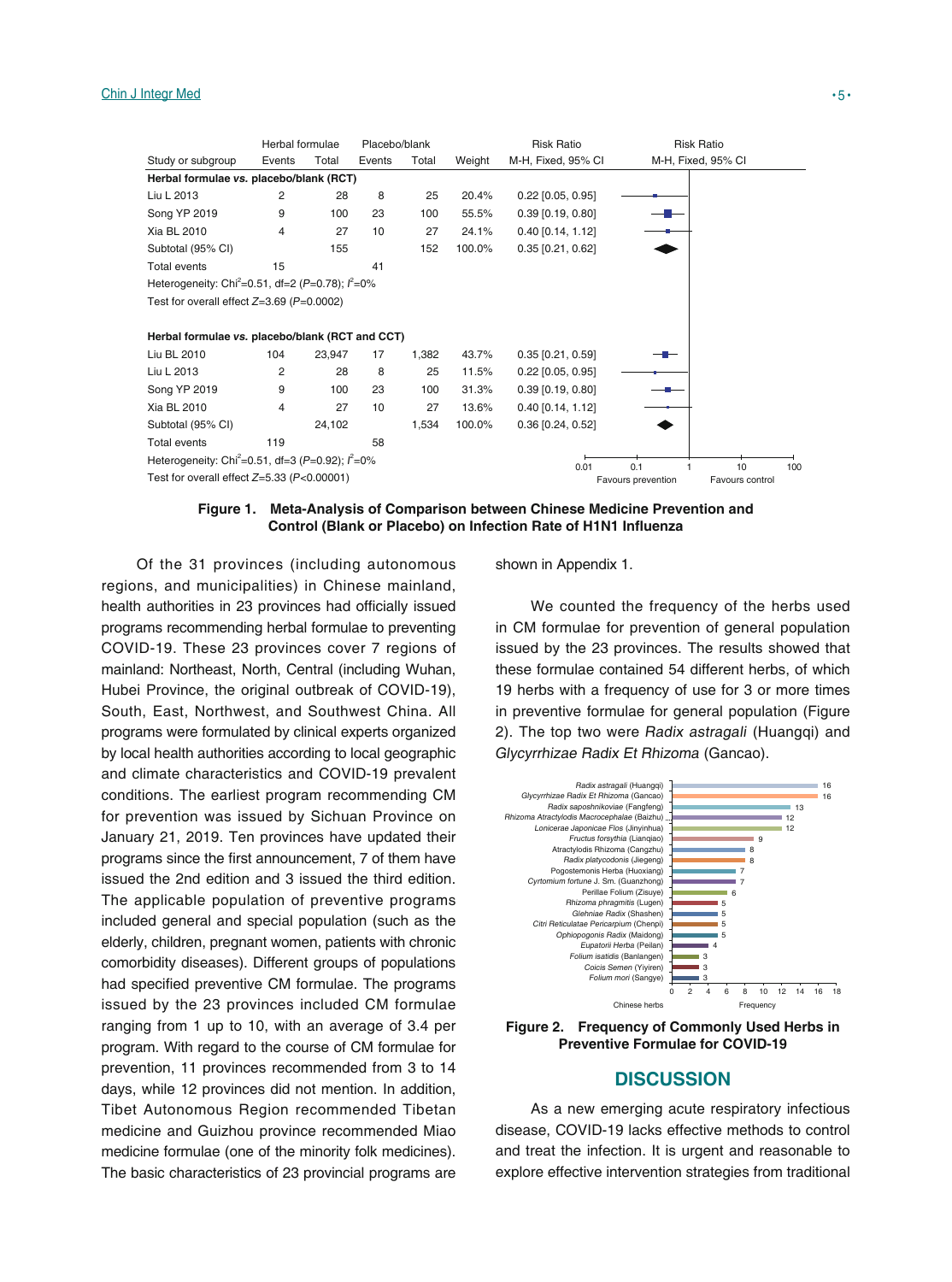medicine for its prevention. This study examines the historical records for infection prevention in CM, as well as previous clinical evidence on CM prevention for similar public health emergencies such as SARS and H1N1 influenza. Recorded literature showed that the use of CM to prevent epidemics of infectious diseases can be traced back to ancient CM practice over thousands of years, and its successful effects were preliminarily substantiated by modern human clinical researches when applied to SARS and H1N1 influenza epidemics suggesting that historical CM experience is a worthwhile approach.

Based on the comprehensive analyses of the prevention programs issued by 23 provinces since the COVID-19 outbreak, we found that the main CM principles in preventing COVID-19 were to tonify qi to protect and provide defense from external pathogens, disperse wind and discharge heat, and resolve dampness with aroma. It was also similar to the characteristics of CHM formulae for preventing "pestilence" in ancient times and SARS in 2003.<sup>(17,19)</sup> The 6 most commonly used herbs were Astragali Radix (Huangqi), Glycyrrhizae Radix Et Rhizoma (Gancao), Saposhnikoviae Radix (Fangfeng), Atractylodis Macrocephalae Rhizoma (Baizhu), Lonicerae Japonicae Flos (Jinyinhua), and Forsythiae Fructus (Lianqiao). Astragali Radix (Huangqi), Saposhnikoviae Radix (Fangfeng), and Atractylodis Macrocephalae Rhizoma (Baizhu) are all ingredients of a classical herbal formula Yupingfeng Powder, for tonifying qi to protect from external pathogens. In Lao, et al's controlled study<sup> $(19)$ </sup> of CM formula for preventing SARS, Yupingfeng Powder was also the main ingredients. Some studies have confirmed that Yupingfeng Powder has antiviral, anti-inflammatory and immunoregulatory effects.<sup>(27,28)</sup> Japonicae Flos (Jinyinhua) and Forsythiae Fructus (Lianqiao) are the core components of Yinqiao Powder, which is a classical formula used to prevent and treat respiratory infectious diseases in ancient.<sup> $(29)$ </sup> An experimental study found that the effect of Yinqiao Powder (银翘 散) in preventing and treating upper respiratory tract infection could be explained by its antibacterial and antiviral properties and improvement of the function of upper respiratory mucosal immune system.<sup>(30)</sup> A multicenter, large-scale, randomized trial found that Yinqiao Powder plus another heat-clearing formula could reduce time to fever resolution in patients with the H1N1 influenza virus infection.<sup>(29)</sup>

At present, the National Health Commission of China has not issued a CM prevention program for COVID-19. The reasons may be, first, according to the CM theory of three-factors concerned treatment (Sanyin Zhiyi, 三因制宜), due to the differences of individual, regional, and seasonal factors in the occurrence and distribution of diseases, these factors should be considered in prevention and treatment,  $(31,32)$ and second, lack of solid evidence of CM formula for COVID-19. By comparing and analyzing the prevention programs issued by provincial levels, we also found that there was slight regional difference in the recommended herbal formulae and prescription principles. For example, due to the dry climate in northern China, there are additional one or two herbs for nourishing yin in the formula, like Glehniae Radix (Shashen) and Ophiopogonis Radix (Maidong), while in the south, due to the humid climate, aromatic herbs with the function of resolving dampness and turbidity are used in the formulae, like Pogostemonis Herba (Huoxiang) and Eupatorii Herba (Peilan).

Individual difference was also considered in the prevention programs in some provinces. There were two or more formulae recommended in 18 provinces' programs, which were applicable for different populations, such as the elderly, children, pregnant women, or patients with chronic comorbidity diseases, population in close contact with COVID-19 patients, etc. In addition, 7 provinces or provincelevel municipality (Beijing, Tianjin, Shanxi, Henan, Hunan, Shandong, Yunnan) recommended formulae according to the types of CM body constitutions of the population. This tailored prevention strategy might help to improve the preventive effect.

We suggest that the safety should also be paid attention to when taking CHM formula to prevent COVID-19, especially when they are used for long period. The public should choose the prescriptions under the guidance of CM doctors according to the program issued by provincial health authorities, and avoid taking the prescriptions or herbs with unknown origin and without officially approval. It should also be noted that the prevention advice for taking decoction were not reported in the 12 provinces' program. According to the programs of other provinces, it is appropriate to take the decoction for 1 week.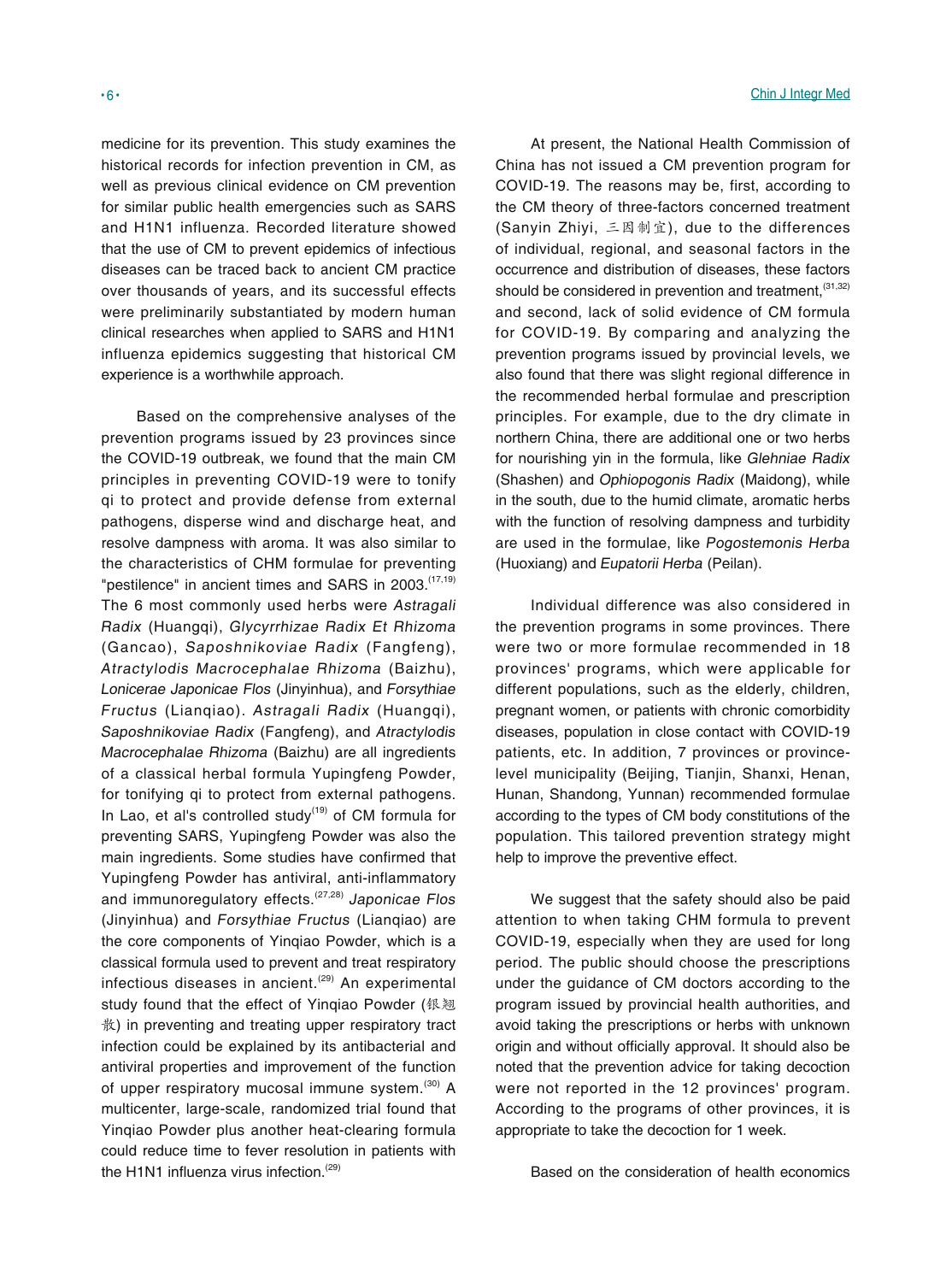#### Chin J Integr Med • 7 •

and balance of risks and benefits, we do not recommend that all people should take CHM to prevent COVID-19. Due to the highly contagion,  $(33,34)$  high-risk populations exposed to COVID-19 patients, including medical personnel, family members, and other people who are in close contact with COVID-19 patients, as well as residents living in COVID-19 outbreak areas, would probably benefit from taking CHM formulae for prevention. These formulae recommended in the prevention programs are easily available in pharmacies and hospitals across the country.

There are some limitations within this study. Firstly, historical records of using CM for "pestilence" prevention were examined in the review, however, the term "pestilence" might be a broad concept in ancient CM books, including infectious diseases transmitted through respiratory tract, digestive tract and other ways, so it might not be completely representative of the respiratory viral diseases especially the COVID-19. Secondly, as there is no direct clinical evidence for the prevention of the new emerging COVID-19, currently reported researches were from previous literature on the prevention of SARS and H1N1 influenza by CM which can only be considered as indirect evidence to refer to the current outbreak. Thirdly, the prevention programs for preventing COVID-19 were issued shortly after the outbreak, which were formulated by CM experts based on their previous experience in the prevention and treatment of similar diseases and their initial understanding of the disease; therefore, the actual effect of these programs needs to be verified in clinical application, and updated and improved according to the evidence of new researches on COVID-19.

For future studies, we recommend prospective cohort studies, RCTs or registry studies to evaluate the effect of CHM formulae in prevention of COVID-19. At present, as the COVID-19 has not yet been controlled, we expect that a series of prospective population studies with rigorous design and large sample should commence with protocol registration, ethical approval, and implementation in a timely manner, to produce reliable evidence for CM prevention of COVID-19 or similar emerging respiratory infectious diseases in the future.

In conclusion, based on historical records and clinical evidence of SARS and H1N1 influenza prevention, CHM formula could be an alternative approach for the prevention of COVID-19 in high-risk population while

waiting for the development of a successful vaccine. Prospective well design population studies are needed to evaluate the preventive effect of CM.

#### **Conflicts of Interest**

The authors declare that they have no competing interest.

# **Author Contributions**

Luo H, Tang QL, and Liu JP conceived of the design and carried out the study. Tang QL undertook the literature review of historical evidence and assisted in writing the manuscript. Shang YX and Liang SB translated and assisted in analyzing Chinese data. Yang M provided suggestions for the design of study. Luo H undertook the literature review of prevention programs and wrote the manuscript. Liu JP supervised the study and revised the manuscript. Robinson N revised the manuscript and provided important perspectives. All authors read and approved the final manuscript. Luo H and Tang QL contributed equally to this work.

**Electronic Supplementary Material:** Supplementary material is available in the online version of this article at https://doi. org/10.1007/s11655-020-3192-6.

# **REFERENCES**

- 1. Chen N, Zhou M, Dong X, Qu J, Gong F, Han Y, et al. Epidemiological and clinical characteristics of 99 cases of 2019 novel coronavirus pneumonia in Wuhan, China: a descriptive study. Lancet 2020; doi: https://doi.org/10.1016/ S0140-6736(20)30211-7.
- 2. National Health Commission of the People's Republic of China. Feb 12: Daily briefing on novel coronavirus cases in China. Available at: http://en.nhc.gov.cn/2020-02/12/ c\_76463.htm (Accessed 2020/2/12).
- 3. World Health Organization. Novel coronavirus (2019-nCoV) situation report – 22. Available at: https://www.who.int/docs/ default-source/coronaviruse/situation-reports/20200211-sitrep-22-ncov.pdf?sfvrsn=fb6d49b1\_2 (Accessed 2020/2/12).
- 4. Wang C, Horby P W, Hayden F G, Gao F. A novel coronavirus outbreak of global health concern. Lancet 2020; doi: https://doi.org/10.1016/S0140-6736(20)30185-9.
- 5. National Health Commission of the People's Republic of China. Announcement of the National Health Commission of the People's Republic of China (No. 1 in 2020). 2020/1/20. Available at: http://www.nhc.gov.cn/jkj/s7916/202001/44a3b82 45e8049d2837a4f27529cd386.shtml (Accessed 2020/2/10).
- 6. World Health Organization. Q&A on coronaviruses. 2020/2/2. Available at: https://www.who.int/news-room/q-adetail/q-a-coronaviruses (Accessed 2020/2/10).
- 7. Wang W Y, Yang J. An overview of the thoughts and methods of epidemic prevention in ancient Chinese